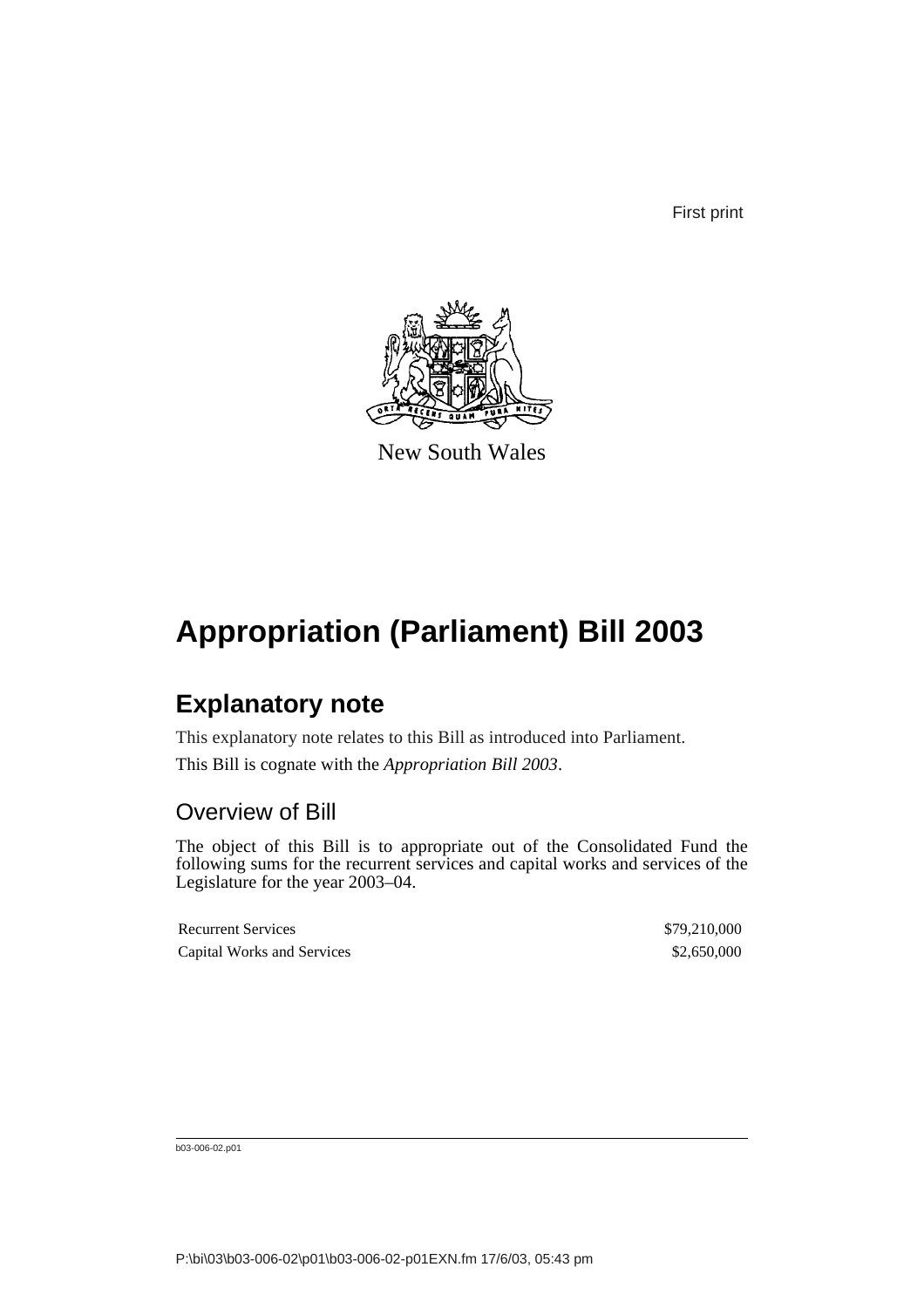#### Appropriation (Parliament) Bill 2003

Explanatory note

The amount appropriated is intended to be applied to the following services/ functions:

|                       | Recurrent<br><b>Services</b> | <b>Capital Works</b><br>and Services |
|-----------------------|------------------------------|--------------------------------------|
| Legislative Council   | \$17,043,000                 | \$422,000                            |
| Legislative Assembly  | \$48,628,000                 | \$2,105,000                          |
| <b>Joint Services</b> | \$13,539,000                 | \$123,000                            |
| Total                 | \$79,210,000                 | \$2,650,000                          |

Explanatory note page 2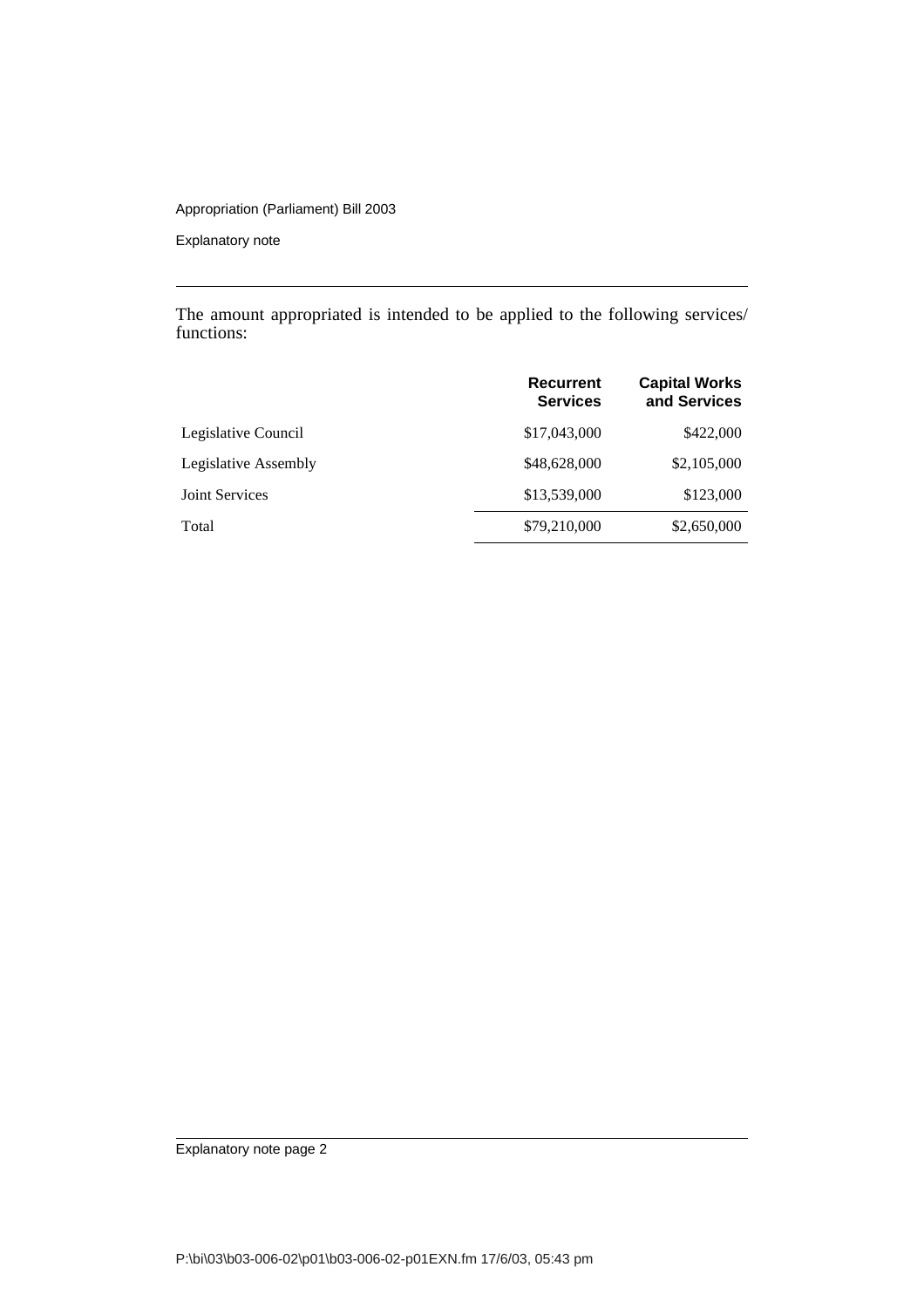First print



New South Wales

# **Appropriation (Parliament) Bill 2003**

### **Contents**

|   |                                              | Page |
|---|----------------------------------------------|------|
|   | Name of Act                                  |      |
|   | Commencement                                 |      |
| 3 | Interpretation                               |      |
|   | Appropriation for recurrent services         |      |
| 5 | Appropriation for capital works and services |      |

b03-006-02.p01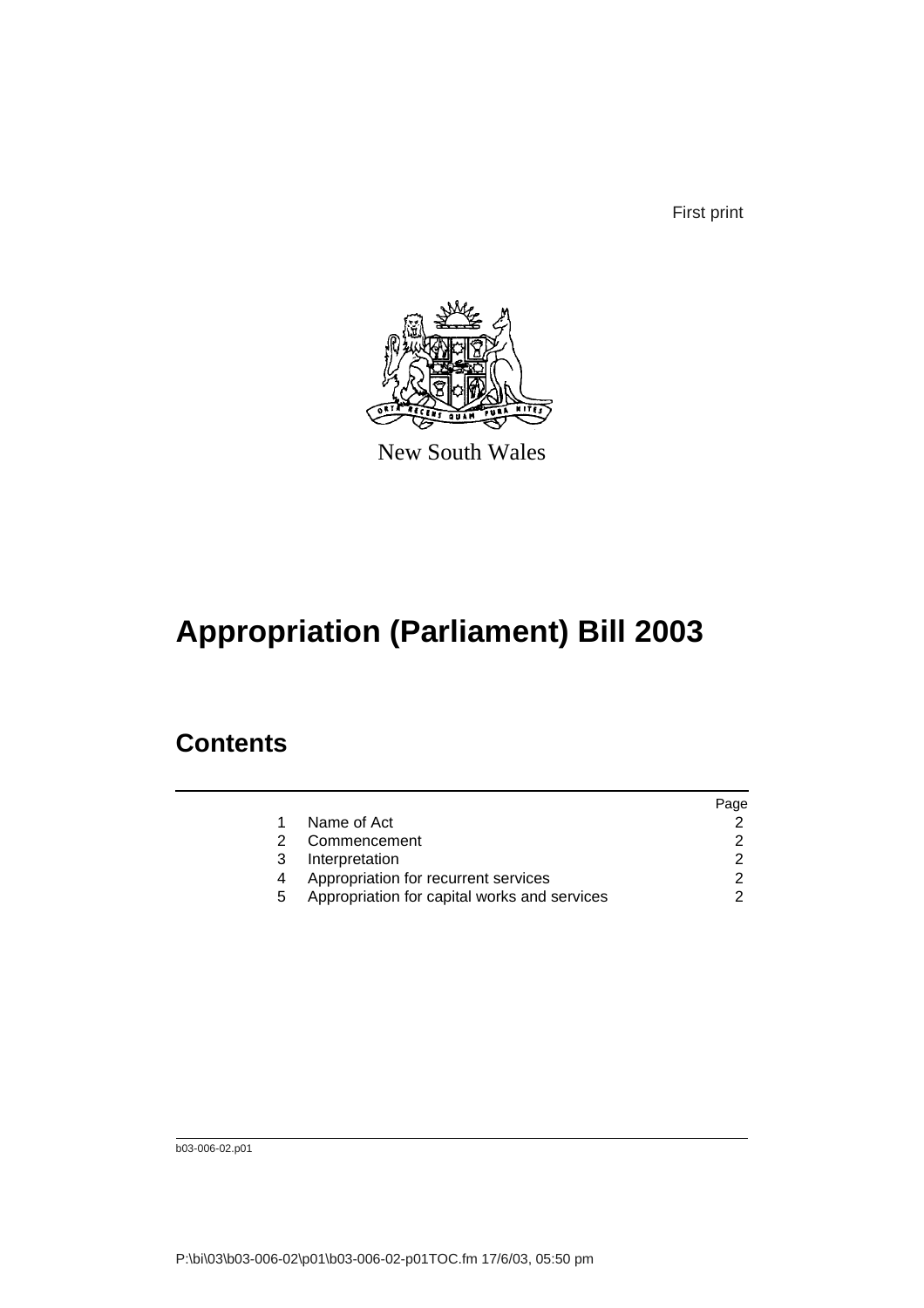### Appropriation (Parliament) Bill 2003

**Contents** 

Page

Contents page 2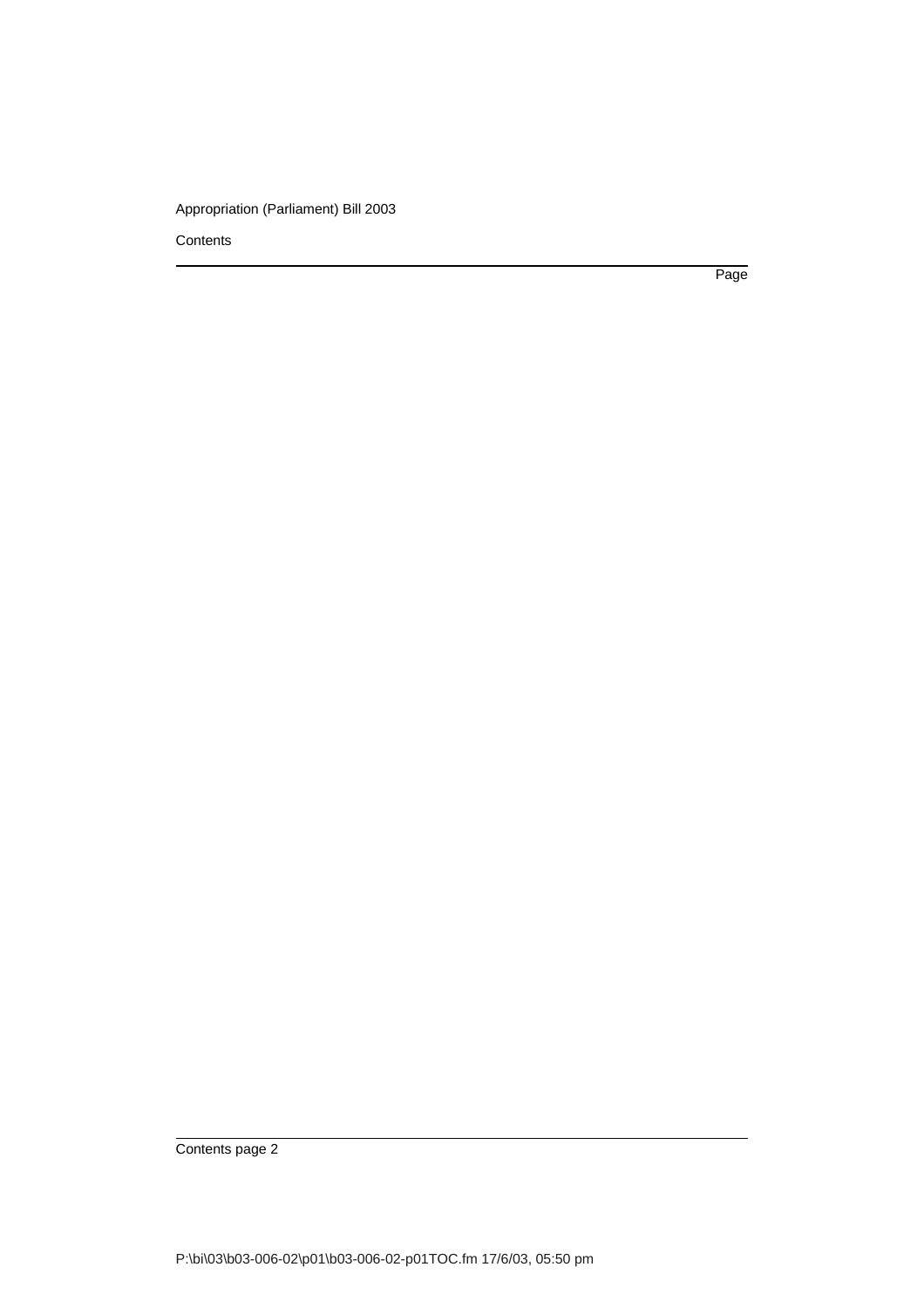

New South Wales

## **Appropriation (Parliament) Bill 2003**

No , 2003

#### **A Bill for**

An Act to appropriate out of the Consolidated Fund sums for the recurrent services and capital works and services of the Legislature for the year 2003–04.